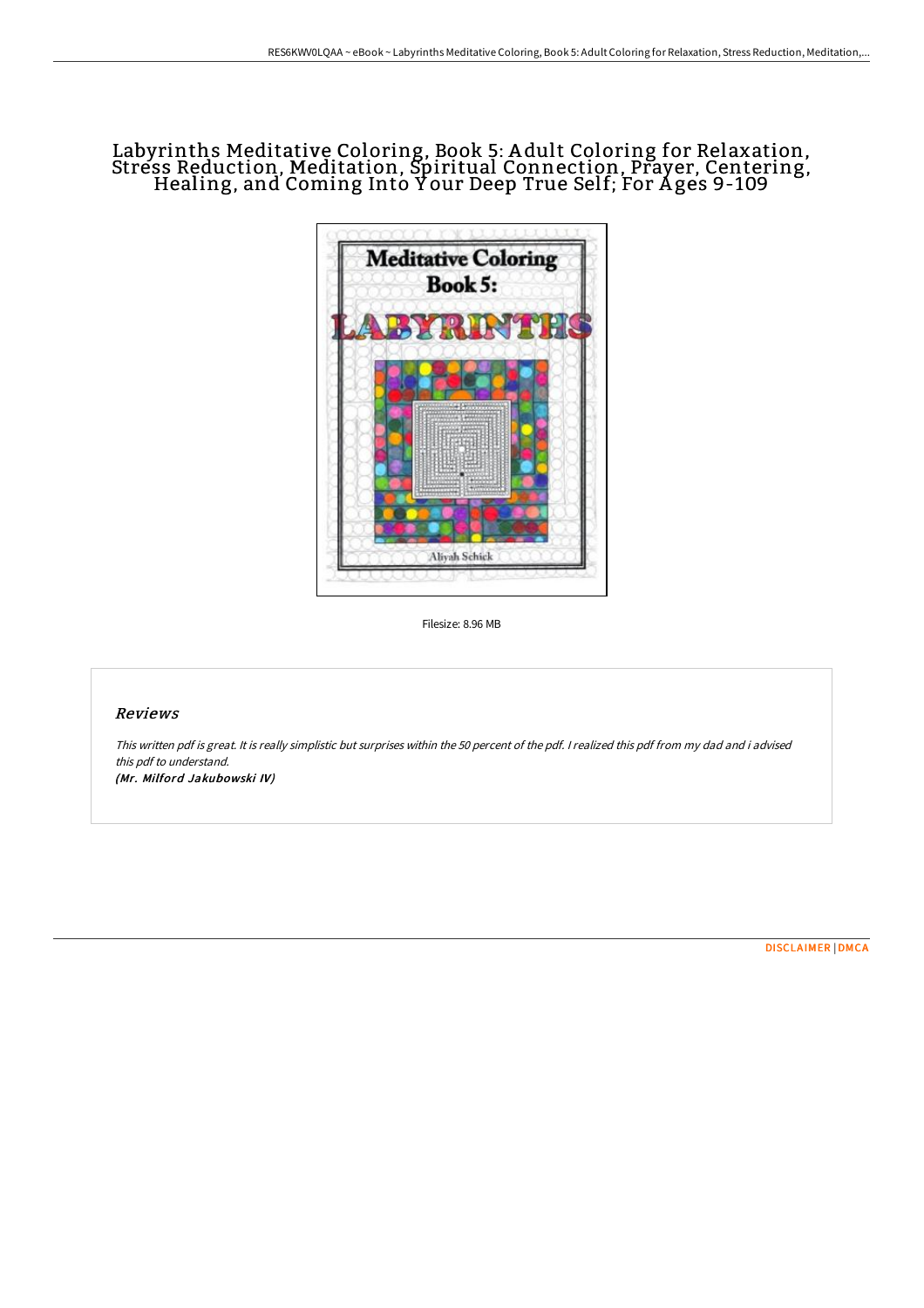## LABYRINTHS MEDITATIVE COLORING, BOOK 5: ADULT COLORING FOR RELAXATION, STRESS REDUCTION, MEDITATION, SPIRITUAL CONNECTION, PRAYER, CENTERING, HEALING, AND COMING INTO YOUR DEEP TRUE SELF; FOR AGES 9-109



Sacred Imprints, United States, 2011. Paperback. Book Condition: New. 272 x 213 mm. Language: English . Brand New Book \*\*\*\*\* Print on Demand \*\*\*\*\*.Adult coloring for relaxation, stress reduction, meditation, spiritual connection, prayer, centering, healing, and coming into your deep, true self. Ages 9 to 109. Color the drawings of Labyrinths: Meditative Coloring Book 5 to come into balance, calm, intuitive wisdom, spiritual connection, and peace, where you can access the best of yourself and learn to be more of what you are meant to be. Walking a labyrinth, whether with your feet, colored pencils or markers, tracing the path with your finger, or following it with your eyes, can change you. It has been called a pilgrimage, a spiritual journey, a path toward spiritual growth, enlightenment, or salvation. The labyrinth invites you to embrace your soul and come away with more of who you really are. It can change your life, expand what s possible, and open intuition, vision, wisdom, healing, and strength. Often the journey into the labyrinth is taken with a question in mind, or a prayer, or a need for healing. As you move further into the labyrinth you descend deeper into willingness, into yourself, and into sacred wisdom. An answer or realization or healing change may come as you reach the center, or it may come on your way back out to rejoin ordinary life. Or perhaps later, whenever you are ready to receive it. Labyrinths: Meditative Coloring Book 5 allows you to choose which labyrinth you want to walk today, and when and where you want to walk it. See which one catches your attention, which one draws you in, which one feels right. Whichever labyrinth you choose, all lead to your inner, true self where wisdom, guidance, and spiritual connection await. This book...

 $\mathbb{R}$ Read Labyrinths Meditative Coloring, Book 5: Adult Coloring for [Relaxation,](http://www.bookdirs.com/labyrinths-meditative-coloring-book-5-adult-colo.html) Stress Reduction, Meditation, Spiritual Connection, Prayer, Centering, Healing, and Coming Into Your Deep True Self; For Ages 9-109 Online B Download PDF Labyrinths Meditative Coloring, Book 5: Adult Coloring for Relaxation, Stress Reduction, Meditation, Spiritual [Connection,](http://www.bookdirs.com/labyrinths-meditative-coloring-book-5-adult-colo.html) Prayer, Centering, Healing, and Coming Into Your Deep True Self; For Ages 9-109